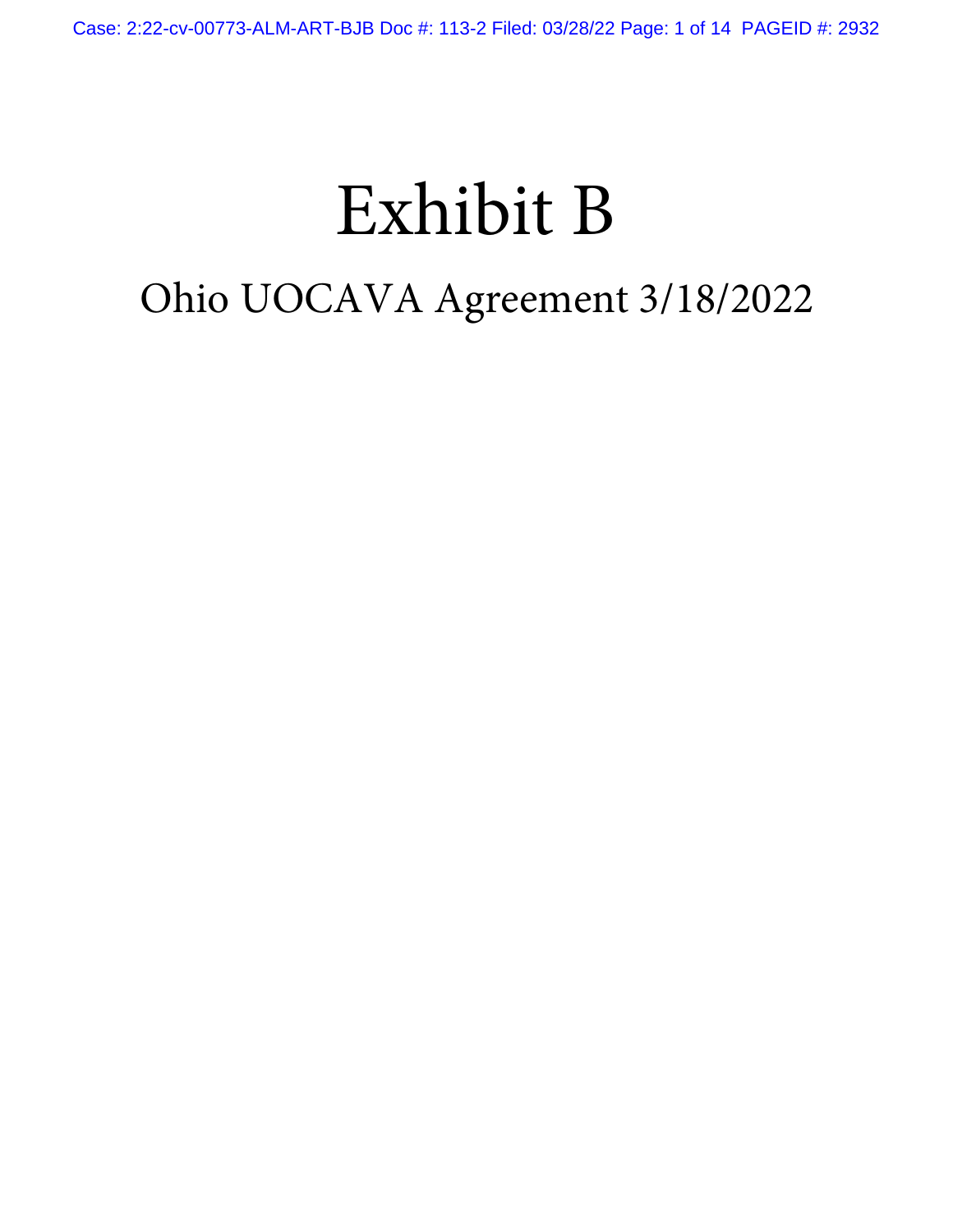### MEMORANDUM OF AGREEMENT BETWEEN THE UNITED STATES AND THE STATE OF OHIO, THROUGH SECRETARY OF STATE FRANK LAROSE, REGARDING COMPLIANCE WITH THE UNIFORMED AND OVERSEAS CITIZENS <u>ABSENTEE VOTING ACT FOR THE MAY 3, 2022, PRIMARY ELECTION FOR</u> **FEDERAL OFFICE**

### A. Introduction.

This agreement is entered into between the United States of America, through the United States Department of Justice ("United States" or "the Department"), and the State of Ohio through the Ohio Secretary of State Frank LaRose ('the Secretary''), in his official capacity of Chief Election Officer of the State of Ohio, in order to secure the voting rights of absent uniformed services and overseas voters protected by the Uniformed and Overseas Citizens Absentee Voting Act ("UOCAVA"), 52 U.S.C. § 20301 et seq. UOCAVA provides that absent uniformed services voters and overseas voters ("UOCAVA voters") shall be permitted "to use absentee registration procedures and to vote by absentee ballot in general, special, primary, and runoff elections for Federal office." 52 U.S.C. § 20302.

This matter arises out of UOCAVA's requirement that states transmit validly requested absentee ballots to UOCAVA voters not later than 45 days before an election for Federal office when the request is received at least 45 days before the election, unless a waiver is granted pursuant to Section 102(g) of UOCAVA. 52 U.S.C.  $\S$  20302(a)(8)(A) and (g). Secretary LaRose's office is the single state office responsible for the implementation of UOCAVA in Ohio. Ohio Rev. Code Ann. § 3501.05(CC). Ohio's primary election date is set by Ohio statute and this year is on May 3, 2022. Ohio Rev. Code Ann. § 3501.01(E)(1). Under Ohio law, only the Ohio General Assembly may prescribe "the time, place, and manner" of an election. Ohio Rev. Code Ann. § 3501.40. To date, the Ohio General Assembly has not changed the date of the

 $\mathbf{1}$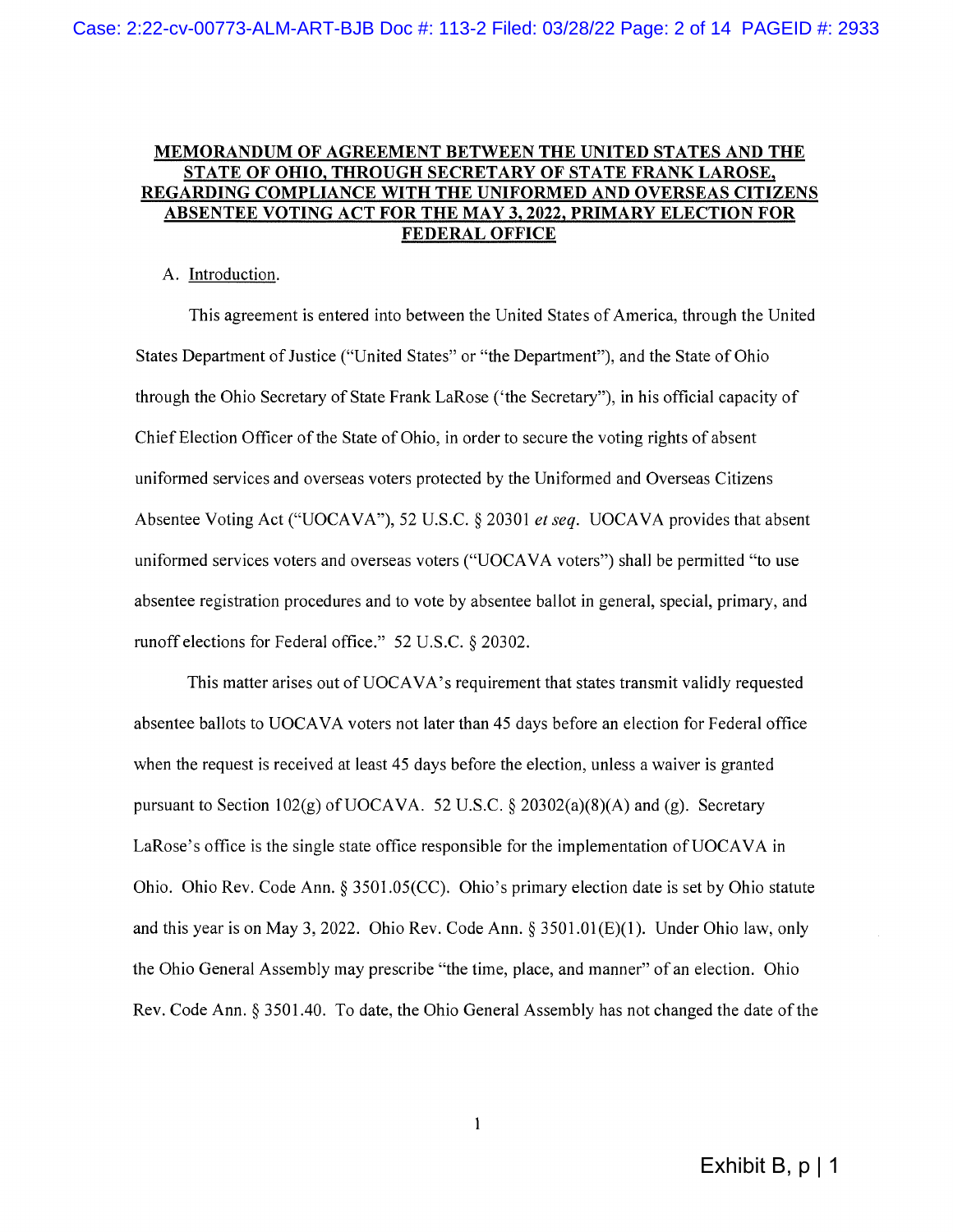2022 primary election. The Ohio Secretary of State has no authority to change the date of the primary election. Id.

The Supreme Court of Ohio has required the post-decennial census districts for the Ohio General Assembly and Representative to Congress to be redrawn, and thus the districts for these offices were established on February 24, 2022, and March 2, 2022, respectively, much closer to the May 3, 2022, primary election than expected. On March 16, 2022, the Ohio Supreme Court held that the revised districts for the Ohio General Assembly were unconstitutional. See generally League of Women Voters of Ohio v. Ohio Redistricting Comm., Slip Op. No. 2022-Ohio-789 (Mar. 16, 2022). The redistricting plans for Representative to Congress remain subject to pending litigation.

On February 26, 2022, the State through Secretary LaRose requested from the Presidential Designee for UOCAVA, the Secretary of Defense, a hardship exemption from UOCAVA's 45-day advance transmission requirement for the May 3, 2022, primary election. 52 U.S.C.  $\S$  20302(g). In its waiver request, Ohio claimed an undue hardship due to a legal contest. 52 U.S.C. § 20302(g)(2)(B)(ii). On March 4, 2022, the Department of Defense, pursuant to delegated authority from the Secretary of Defense as the Presidential Designee for UOCAVA, denied the State's application for a waiver.

The United States and the Secretary, through their respective counsel, have conferred and agree that this matter should be resolved without the burden and expense of litigation. The parties share the goal of ensuring that Ohio's UOCAVA voters will have sufficient opportunity to receive absentee ballots that they have requested and submit marked absentee ballots in time to be counted for the May 3, 2022, primary election for Federal office. As consideration for this Agreement, the United States has agreed to forgo litigation under UOCAVA as to the May 3,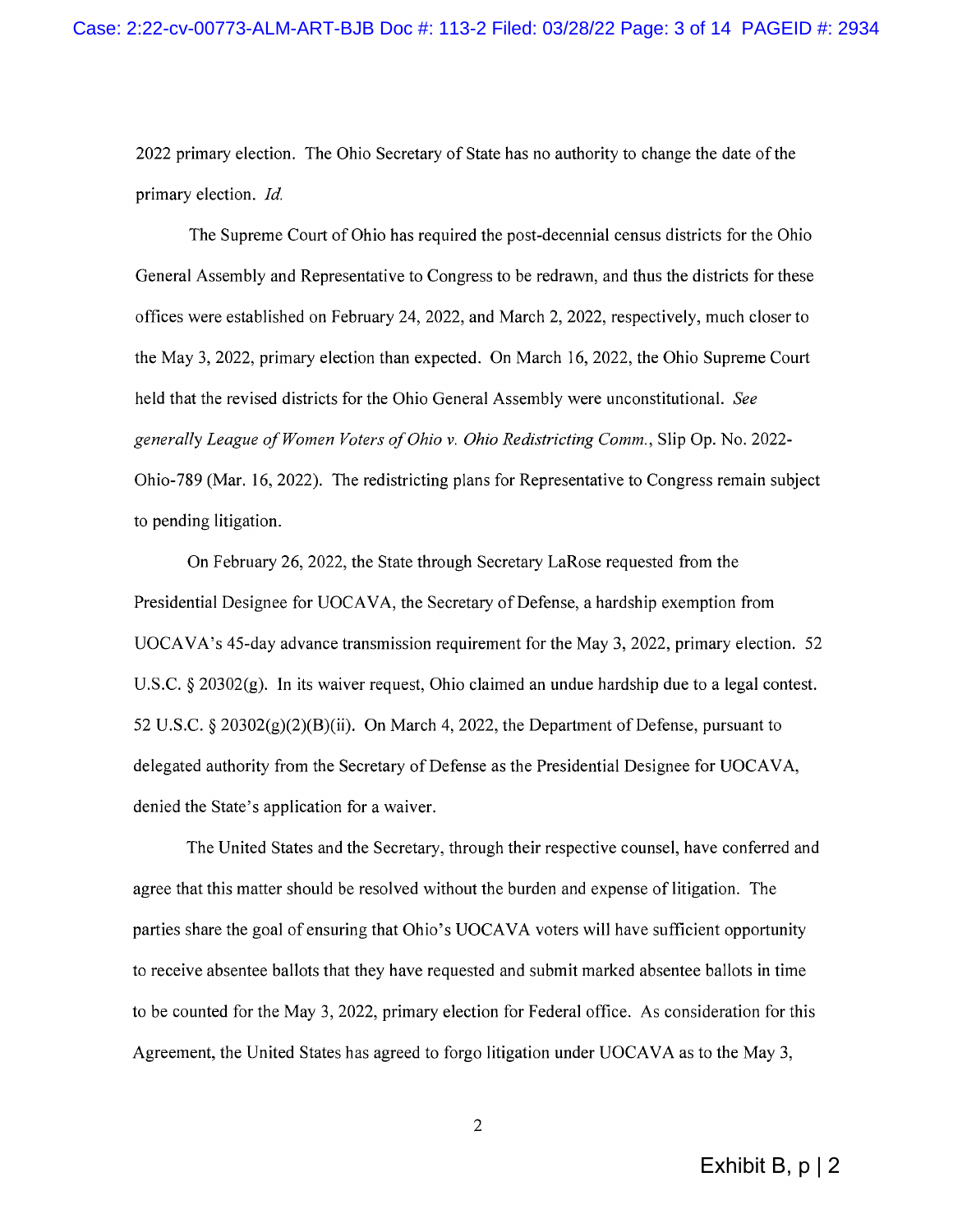2022, primary election, subject to compliance with the terms of this Agreement. The parties negotiated in good faith and hereby enter into this Agreement as an appropriate resolution of the UOCAVA claims alleged by the United States.

B. Recitals.

The United States and the State stipulate and agree that:

- 1. The United States District Court for the Southern District of Ohio has jurisdiction to enforce the provisions of UOCAVA, 52 U.S.C. §§ 20301 *et seq.*, and the Federal Court would have jurisdiction over an action brought by the United States to enforce the terms of this Agreement.
- 2. The United States Attorney General is authorized to enforce the provisions of UOCAVA, 52 U.S.C. § 20307.
- 3. The State of Ohio, by and through its Secretary of State, is responsible for complying with UOCAVA and ensuring that validly requested absentee ballots are transmitted to UOCAVA voters in accordance with the statute's terms. Id.
- 4. Frank LaRose is the Secretary of State of Ohio. The Ohio Secretary of State is the chief election officer in Ohio responsible for overseeing election administration, Ohio Rev. Code Ann. § 3501.04, and the Secretary of State's Office is the single state office responsible for the implementation of UOCAVA, id. § 3501.05(CC). The Secretary of State delegates to the eighty-eight county boards of elections certain responsibilities for the implementation of that act. Id. However, the parties acknowledge that the Secretary on behalf of the State remains responsible for ensuring compliance with UOCAVA and the terms of this Agreement.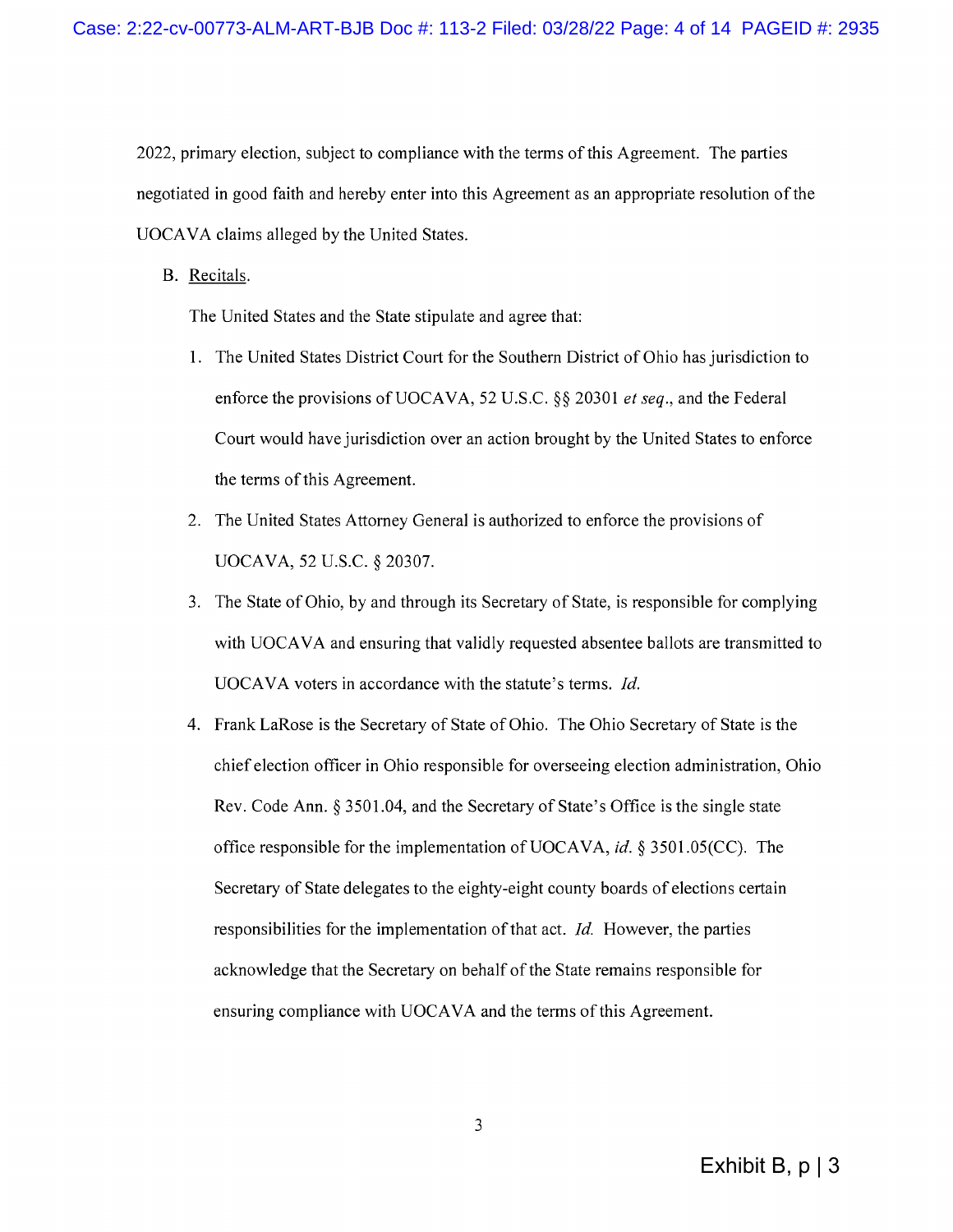- 5. Section  $102(a)(8)(A)$  of UOCAVA requires that states transmit validly requested ballots to UOCAVA voters not later than 45 days before an election for Federal office when the request is received at least 45 days before the election, unless a waiver is granted by the Department of Defense pursuant to Section 102(g) of UOCAVA. 52 U.S.C.  $\S 20302(a)(8)(A)$  and (g).
- 6. States can be exempted from the requirement to transmit ballots 45 days in advance of a Federal election if they apply for, and are granted, a waiver from the Presidential Designee for UOCAVA, the Secretary of Defense. 52 U.S.C. § 20302(g). On February 26, 2022, the State through Secretary LaRose applied for a waiver pursuant to Section  $102(g)$  of UOCAVA, claiming an undue hardship due to a legal contest. 52 U.S.C. § 20302(g)(2)(B)(ii). On March 4, 2022, the Department of Defense, pursuant to delegated authority from the Secretary of Defense as the Presidential Designee for UOCAVA, agreed that the State had established an undue hardship because of a legal contest, but the Department of Defense denied the State's application for a waiver because the original, proffered plan in the waiver application filed at that time by the State through the Secretary, did not provide sufficient time for UOCAVA voters to vote and have their votes counted.
- 7. On May 3, 2022, absent any court order or new legislation delaying the date of the primary election, the State will conduct a primary election for Federal office in which voters will select candidates for the Federal general election on November 8, 2022. The 45<sup>th</sup> day before the May 3, 2022, primary election is March 19, 2022.
- 8. As of March 9, 2022, elections officials of the State had received timely requests for absentee ballots for the May 3, 2022, primary election for Federal office from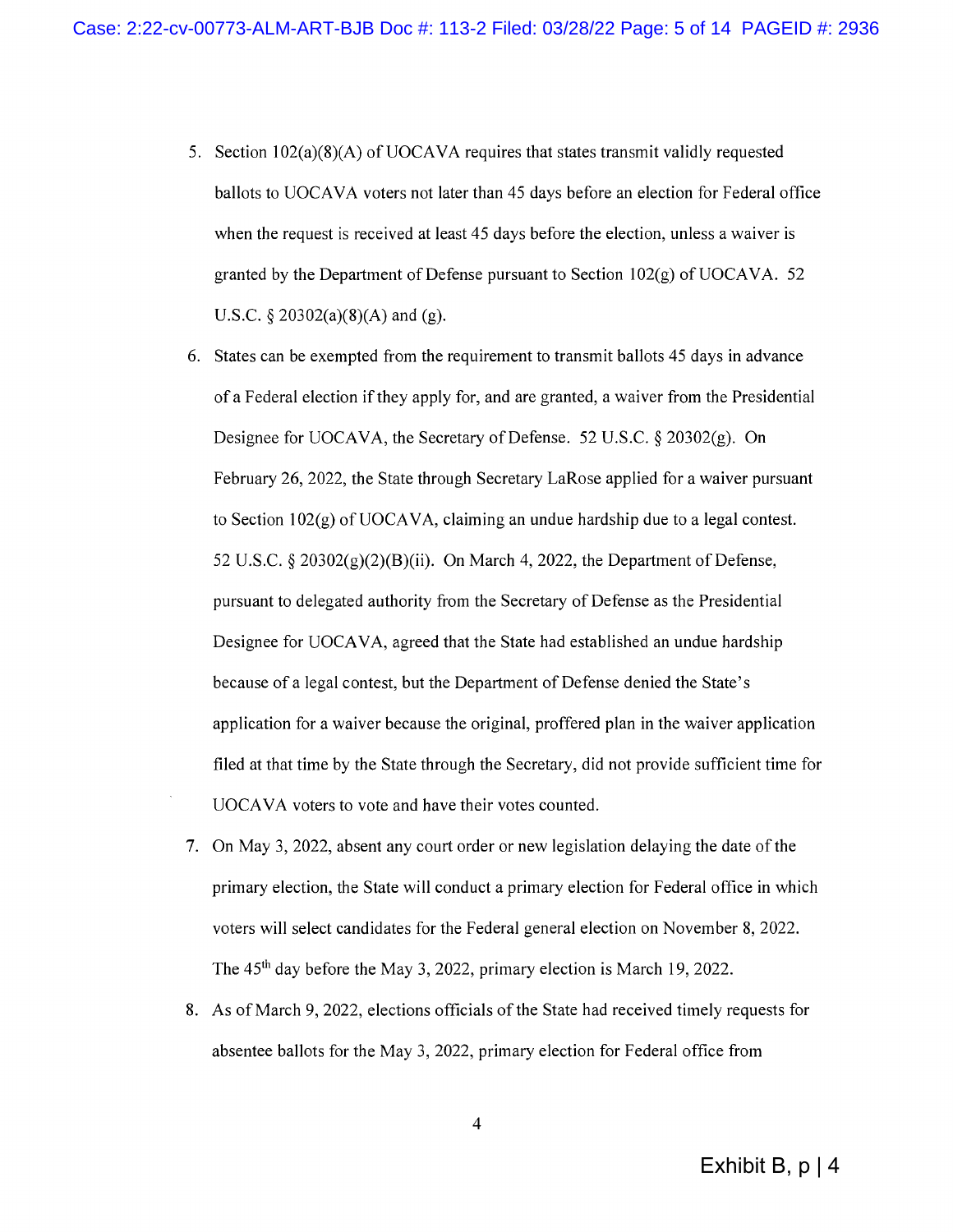approximately 554 voters who are entitled to vote pursuant to the provisions of UOCAVA.

- 9. The Secretary has indicated that the litigation concerning districts for Ohio General Assembly and Representative to Congress caused the districts to be redrawn much closer to the election than was expected. Thus, the Secretary anticipates that some of its eighty-eight county boards of election will be unable to transmit validly requested absentee ballots to UOCAVA voters on March 19, 2022, and may need until on or about April 5, 2022, to do so, although that mailing date is not a certainty given the status of the litigation affecting the establishment of districts. The Secretary believes all of its county boards of election will be able to transmit ballots to UOCAVA voters, from whom valid UOCAVA ballot requests were received at least 29 days before the election, by no later than 28 days in advance of the May 3, 2022, primary election for Federal office, i.e., April 5, 2022.
- 10. Under Ohio law as of the time the hardship waiver was denied, UOCAVA ballots had to be voted and submitted for mailing not later than 12:01 a.m. (at the place where the voter completes the ballot) on the date of the election, and received no later than 10 days after Election Day (May 13, 2022), in order to be counted. Ohio Rev. Code Ann. §§ 3511.09, 3511.11. If the State's eighty-eight county boards of election were to transmit UOCAVA ballots on April 5, 2022, this would afford UOCAVA voters only 38 days to receive, mark and return their ballots for the May 3, 2022, Federal primary election.
- 11. The failure by Ohio to either transmit ballots to UOCAVA voters by the 45<sup>th</sup> day before the May 3, 2022, Federal primary election or to obtain a hardship waiver from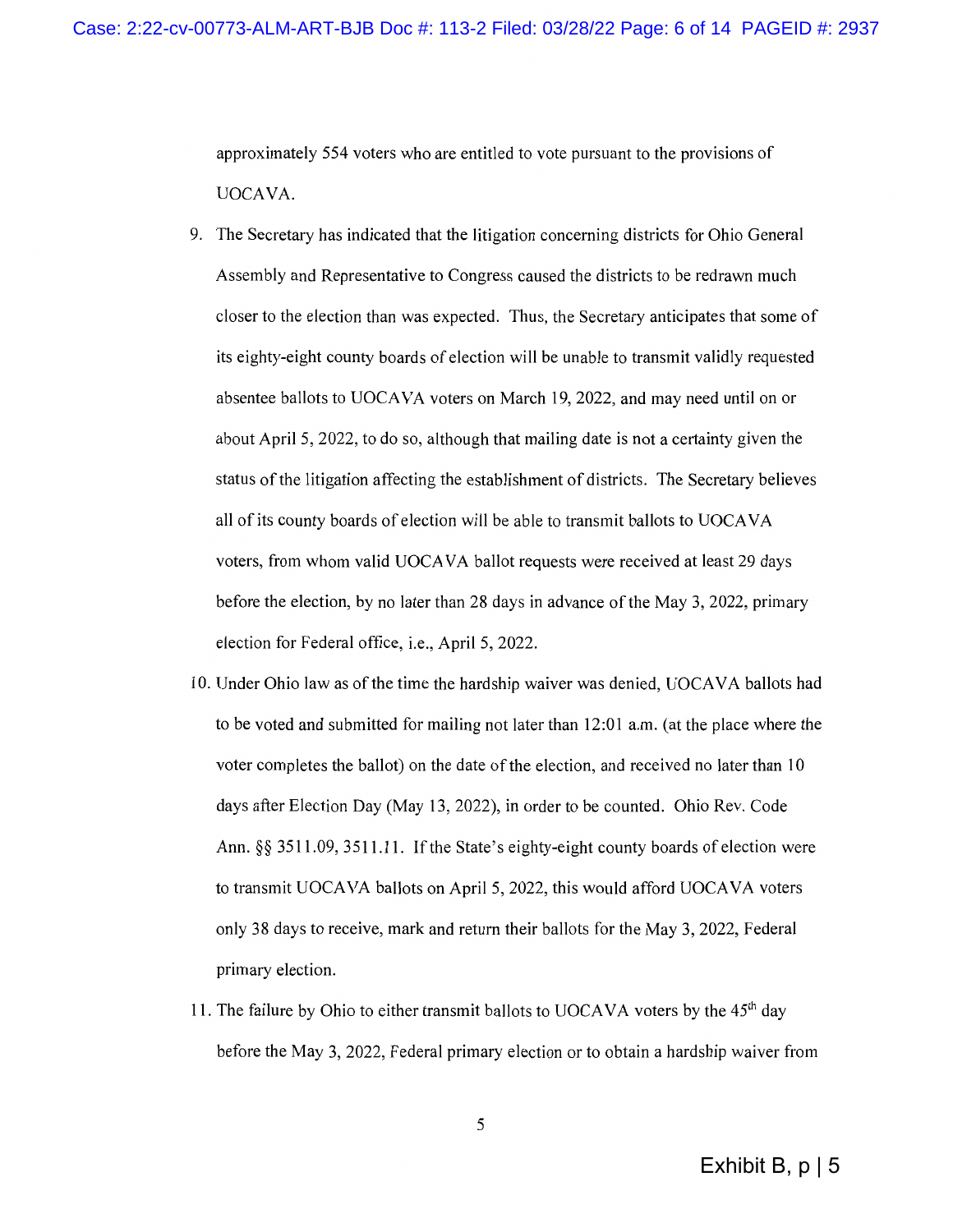the Department of Defense would constitute a violation of Section  $102(a)(8)(A)$  of UOCAVA. Absent corrective action, the failure of election officials in Ohio to transmit absentee ballots to UOCAVA voters who had validly requested them by the 45th day in advance of the May 3, 2022, Federal primary election will deprive United States citizens protected under UOCAVA of a sufficient opportunity to vote in that election.

- 12. The parties have engaged in extensive discussions and have reached an agreement on a series of actions that the State will take to remedy the potential violation of Section  $102(a)(8)(A)$  of UOCAVA arising from some Ohio county boards of elections' possibly missing the March 19, 2022, UOCAVA deadline to transmit UOCAVA ballots for the May 3, 2022, Federal primary election, which could result in some UOCAVA voters not having a sufficient opportunity to receive, mark, and timely return the absentee ballots they have requested in time for them to count in the May 3, 2022, Federal primary election. It is the intent of the parties that the State immediately undertake and complete the actions set forth in this Agreement.
- 13. The parties recognize that the Secretary and the State have taken actions to begin implementation of this Agreement. Among these actions, on March 11, 2022, Ohio's Governor signed newly enacted legislation for the May 3, 2022, primary election that: 1) extends the ballot receipt deadline for UOCAVA ballots returned by mail from UOCAVA voters through the twentieth day after the day of the election; 2) extends the time for UOCAVA voters to vote, sign and transmit completed ballots through the close of polls on election day; 3) requires the Secretary of State to take all steps necessary to expedite the delivery of blank ballots to UOCAVA voters and the return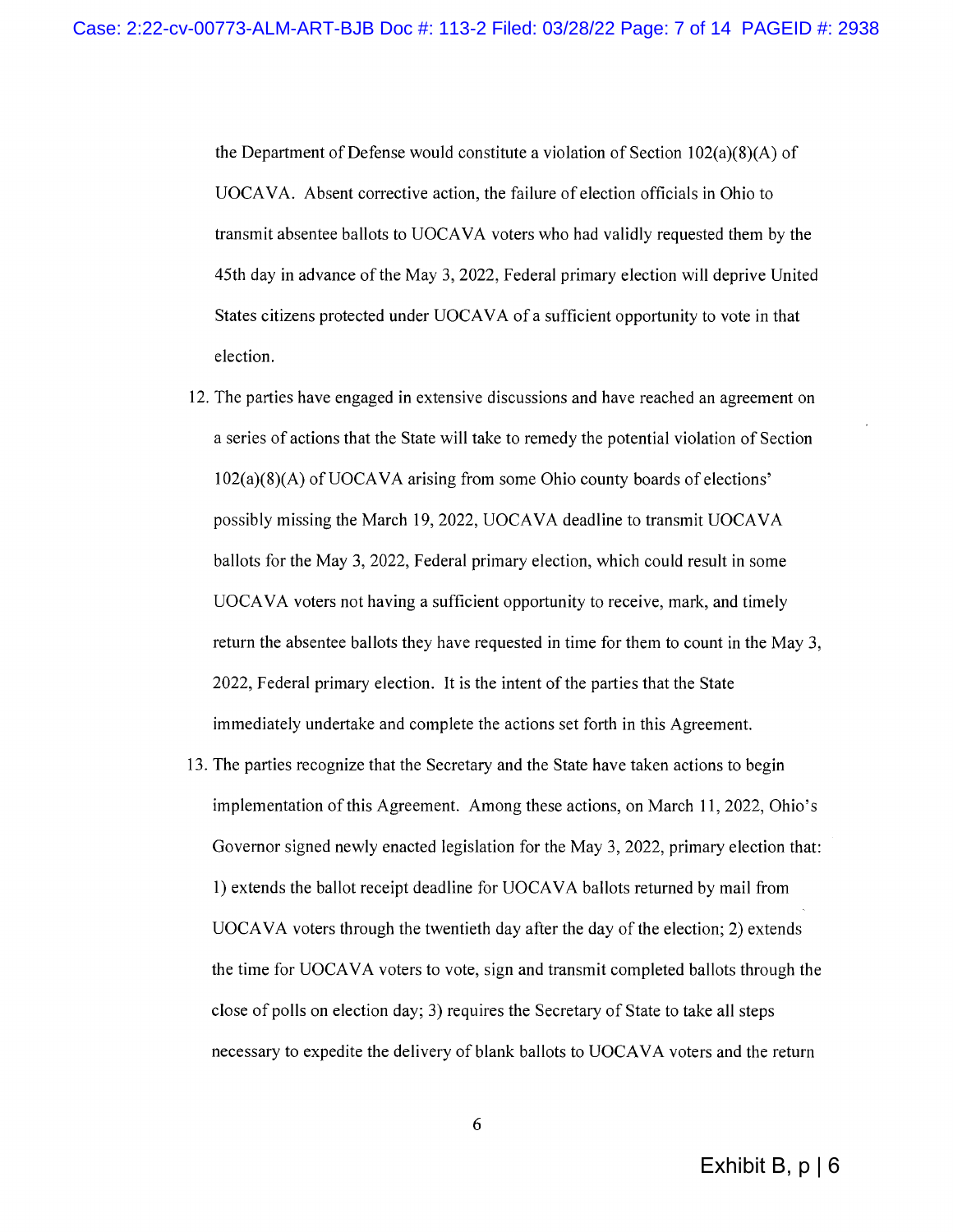of those completed ballots to the boards of elections. Ohio Am. Sub. S.B. No. 11 (2022). The legislation includes an appropriation of funds that will ensure that the costs of expedited delivery and return of ballots for the May 3, 2022, Federal primary election are not incurred by the UOCAVA voters. The parties also recognize that on March 11, 2022, the Secretary of State transmitted Directive 2022-29 to county boards of elections, regarding voting by UOCAVA voters under the terms of S.B. 11 for the May 3, 2022, primary election. Finally, the parties also recognize that the Secretary of State has committed to continuing to conduct outreach to UOCAVA voters as described in the waiver application dated February 26, 2022, and has conferred with the Federal Voting Assistance Program on the most effective means of expediting transmission of ballots to UOCAVA voters.

14. The parties agree that the plan specified in paragraph 13 above, implemented in accordance with the Terms of Agreement below, will provide sufficient time for UOCAVA voters to receive, mark, and timely return their absentee ballots so they can be counted in the May 3, 2022, Federal primary election.

### C. Terms of Agreement.

Now, therefore, for full and adequate consideration given and received, the United States and the State agree that:

1. The State through Secretary LaRose shall ensure that the county boards of elections transmit ballots for the May 3, 2022, Federal primary election either electronically or by mail, according to the UOCAVA voter's choice, to all of the State's UOCAVA voters who have validly requested such ballots as soon as the ballot is finalized, and no later than April 5, 2022. With regard to all UOCAVA voters who have requested

 $\overline{7}$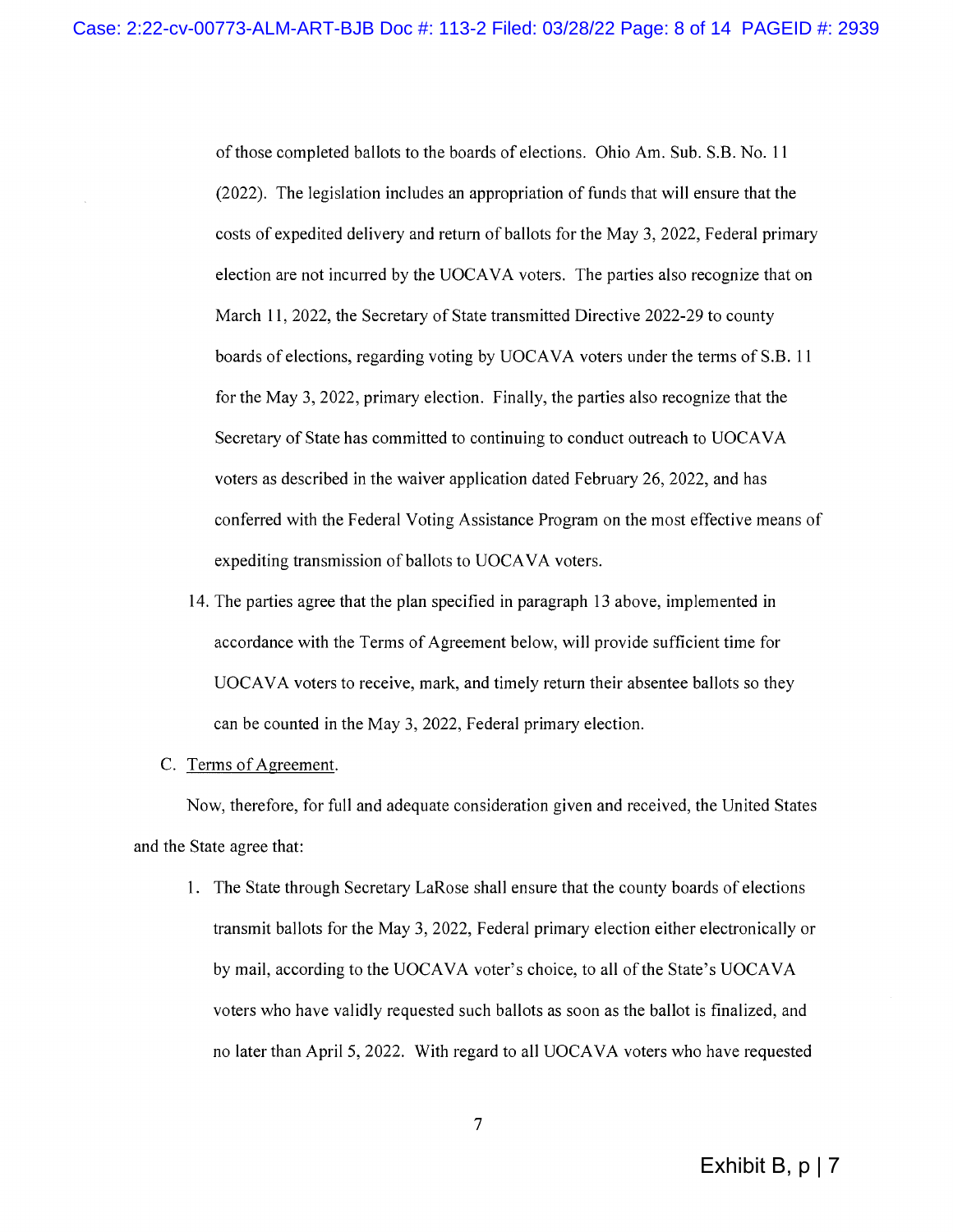transmission by mail, the State through Secretary LaRose shall provide for transmittal and return of such ballots as set forth in Paragraphs 4-5 below.

- 2. Should it at any time appear that any Ohio election officials will be unable to transmit UOCAVA ballots for the May 3, 2022, Federal primary election by April 5, 2022, or the State through the Secretary determines it is premature to do so, due to a pending candidate-related protest, an order of the Ohio Supreme Court or other court in relevant litigation, or any other reason, the Secretary shall immediately notify the United States of the circumstances causing the expected delay, and the parties shall meet and confer to discuss appropriate modification of this Agreement or other necessary remedial measures.
- 3. Ohio law has already been amended to extend the ballot receipt deadline for voted UOCAVA ballots returned by mail and received at the office of the board of elections after the close of the polls on Election Day through the twentieth day after the day of the election. Such ballot is eligible to be counted, unless the identification envelope is signed after the close of the polls on Election Day. The State through the Secretary shall ensure that each of its county election boards count as validly cast ballots in the May 3, 2022, primary election all ballots, including Federal Write-In Absentee Ballots, from qualified UOCAVA voters that are executed and sent by the close of polls on May 3, 2022, received by the appropriate county election board by May 23, 2022, and are otherwise valid.
- 4. The Secretary shall at his office's expense provide for express delivery, by the method he deems most appropriate based on the delivery destination, for the transmittal of blank ballots and return of completed ballots for UOCAVA voters.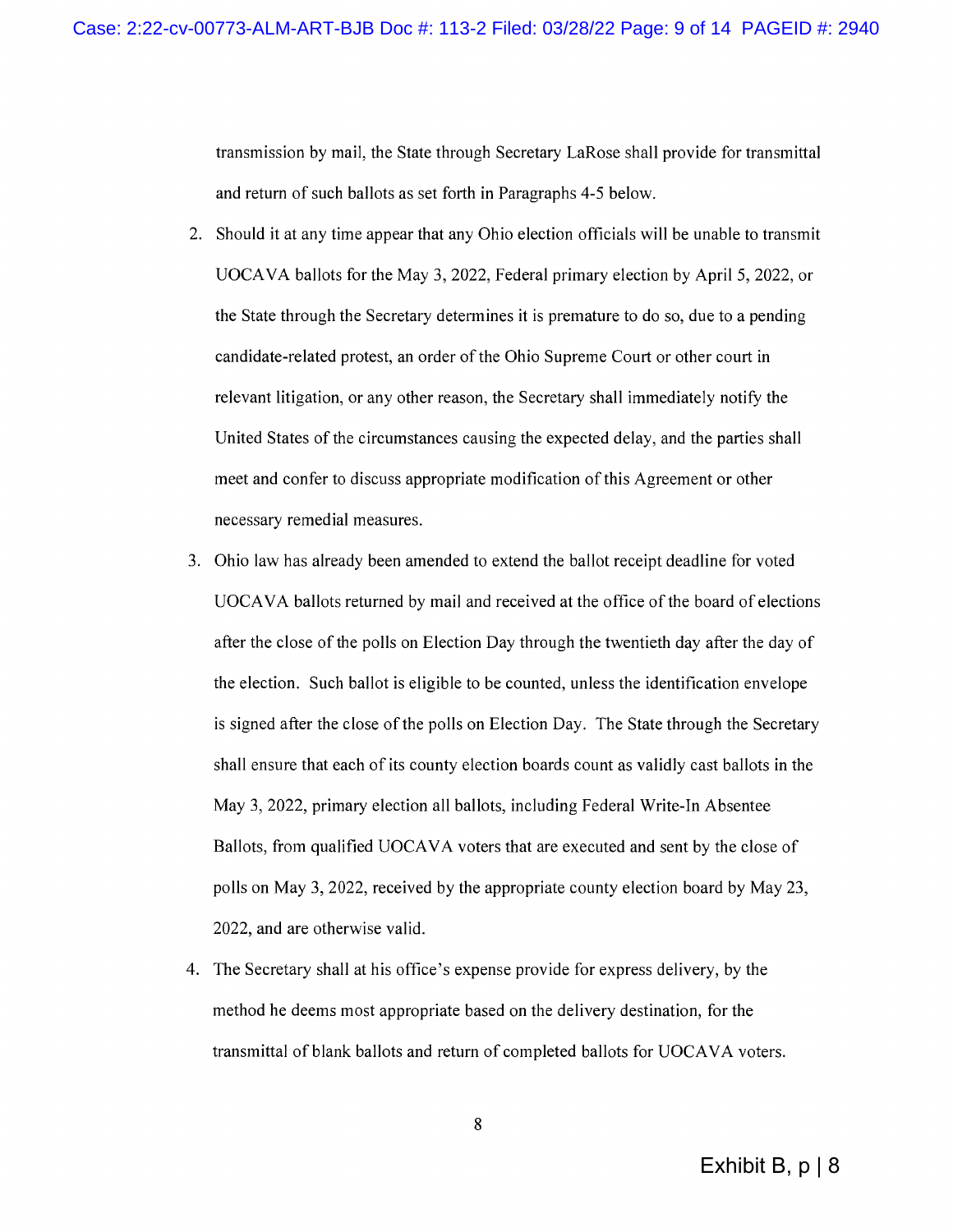### Case: 2:22-cv-00773-ALM-ART-BJB Doc #: 113-2 Filed: 03/28/22 Page: 10 of 14 PAGEID #: 2941

Voted UOCAVA ballots returned using express delivery, either by mail or courier, shall be deemed "returned by mail" for purposes of the return deadline extension for voted UOCAVA ballots.

- 5. The Secretary shall take the necessary steps to ensure that each ballot sent by express mail or express delivery service to UOCAVA voters be accompanied by a preaddressed express mail or express delivery form and appropriate envelope for a voter to utilize to return the ballot to appropriate election officials, as well as a set of instructions developed by the Secretary explaining how to return the ballot by express mail or express delivery. For ballots transmitted electronically, the Secretary shall provide instructions for the voter on returning the ballot by express mail or express delivery at the State's expense. The Secretary shall ensure that all the county boards of elections take all necessary steps to provide affected UOCAVA voters a reasonable opportunity to learn of the terms of this Agreement as they apply individually to such voter. The Secretary agrees to post this Agreement on the Secretary's web page dedicated to UOCAVA voting – voteohio.gov/uocava. Such notice to individual UOCAVA voters shall occur by telephone, facsimile, or e-mail where such contact information is available. Otherwise, a written notice will be mailed to each affected voter. The notice shall, at minimum: (a) explain that the deadline for the voter's ballot to be executed and sent is the close of polls on May 3, 2022; (b) explain the new extended deadline for receipt of the affected voter's ballot; and (c) provide appropriate contact information for assistance at the relevant election office.
- 6. The State shall provide a report to the United States Department of Justice no later than April 6, 2022, concerning the transmittal of UOCAVA ballots for the May 3,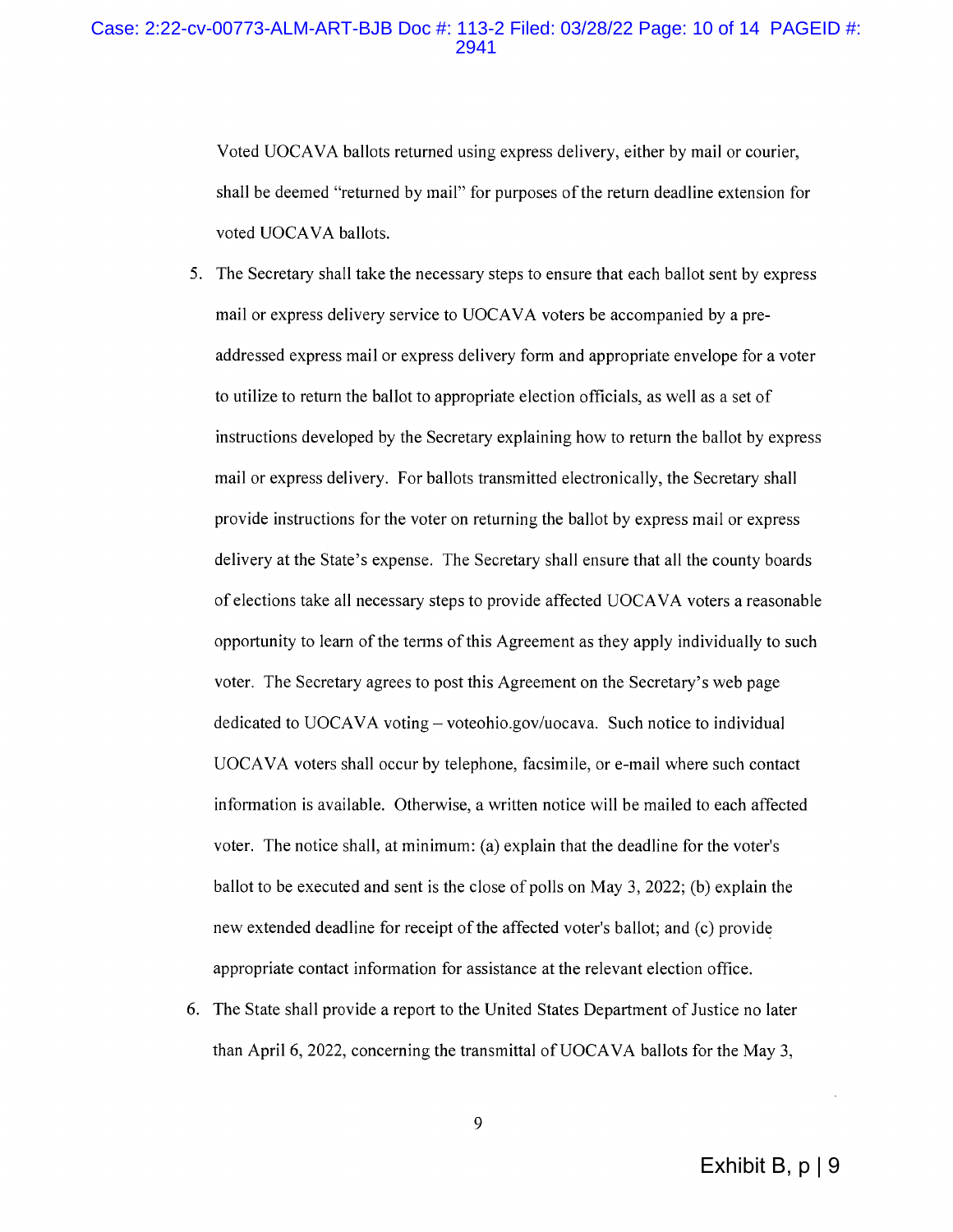### Case: 2:22-cv-00773-ALM-ART-BJB Doc #: 113-2 Filed: 03/28/22 Page: 11 of 14 PAGEID #:

2022, Federal primary election. The report shall (a) certify when ballots were transmitted in each county; and (b) specify for each county the number of requests received, the number of UOCAVA ballots transmitted, and the method of transmittal.

- 7. The State shall provide a report to the United States Department of Justice no later than May 31, 2022, in a format agreed to by the parties to this Agreement, concerning the UOCAVA ballots received and counted for the May 3, 2022, Federal primary election.
- 8. In consideration of the State through the Secretary complying with the terms of this Agreement, the United States agrees to forgo litigation under UOCAVA as to the May 3, 2022, primary election.

### D. Time Period of Agreement.

The State's obligations under this Agreement shall commence immediately and shall expire in their entirety on June 30, 2022.

#### E. Enforcement.

The terms of this Agreement are intended to resolve the potential violation of Section  $102(a)(8)$  of UOCAVA arising from the anticipated late transmission, by at least some of Ohio's county boards of elections, of UOCAVA ballots for the May 3, 2022, primary election and the denial of the State's waiver application on March 4, 2022.

If the parties are unable to resolve any dispute regarding the terms of this Agreement, the parties agree that the dispute may be resolved by the United States District Court for the Southern District of Ohio in an action brought by the United States to enforce this Agreement and/or UOCAVA.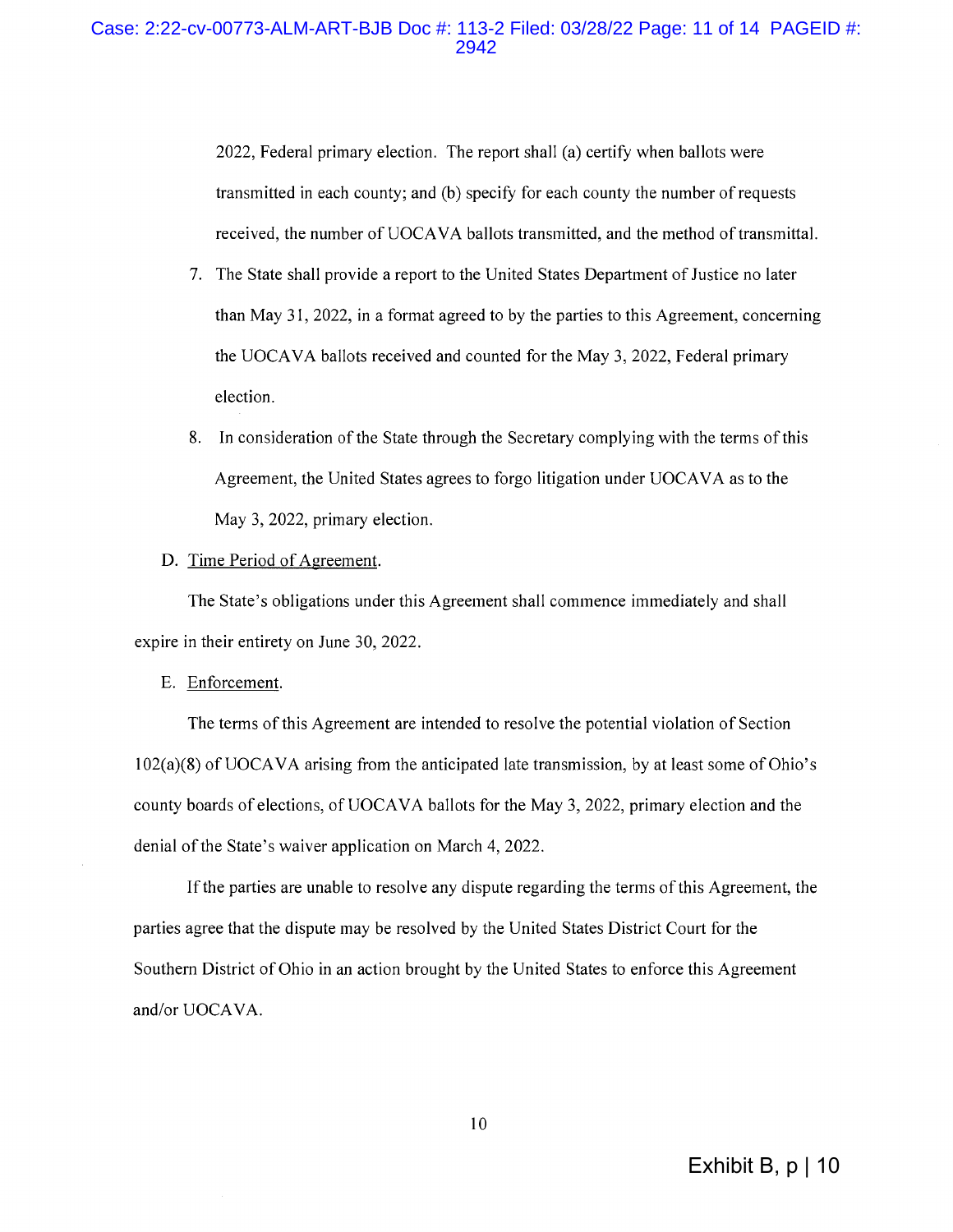### Case: 2:22-cv-00773-ALM-ART-BJB Doc #: 113-2 Filed: 03/28/22 Page: 12 of 14 PAGEID #: 2943

Where the State materially fails in any manner to comply with the terms of this Agreement, this Agreement is enforceable immediately in the United States District Court for the Southern District of Ohio as set forth above, and additionally, in such event, the United States may also take any other actions necessary to enforce Section 102(a)(8) of UOCAVA in the United States District Court, including seeking appropriate relief as a substitute for or in addition to the actions that are subject of this Agreement. Nothing in this Agreement precludes the United States from taking appropriate enforcement action against the State for any other violations of UOCAVA that are not subject of this Agreement.

F. General.

This Agreement is binding on the parties and their successors in office. The parties agree to the admissibility of this Agreement in any subsequent proceeding for its enforcement, or other action filed to enforce Section 102(a)(8) of UOCAVA.

The undersigned enter this Agreement this 18th day of March 2022.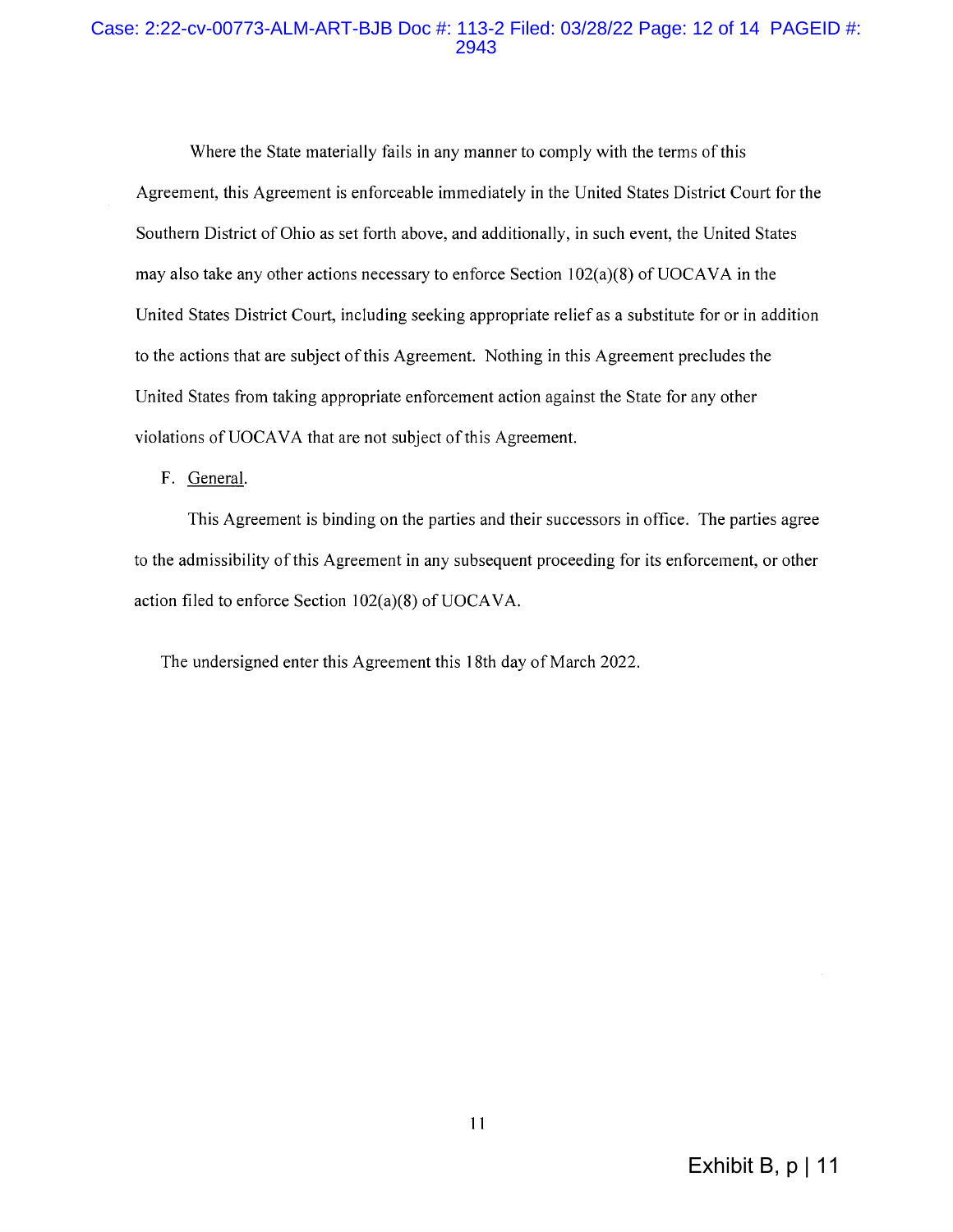### Case: 2:22-cv-00773-ALM-ART-BJB Doc #: 113-2 Filed: 03/28/22 Page: 13 of 14 PAGEID #: 2944

### FOR THE UNITED STATES OF AMERICA:

**KRISTEN CLARKE Assistant Attorney General Civil Rights Division** 

PAMELA S. KARLAN Principal Deputy Assistant General **Civil Rights Division** 

Bruce 1. Gear

Date:  $3/18/22$ 

T. CHRISTIAN HERREN, JR. REBECCA J. WERTZ ROBERT S. BERMAN **BRUCE I. GEAR LEMA BASHIR** ZACHARY J. NEWKIRK **Attorneys, Voting Section Civil Rights Division** U.S. Department of Justice 950 Pennsylvania Avenue NW, 4CON 8.1807 Washington, DC 20530